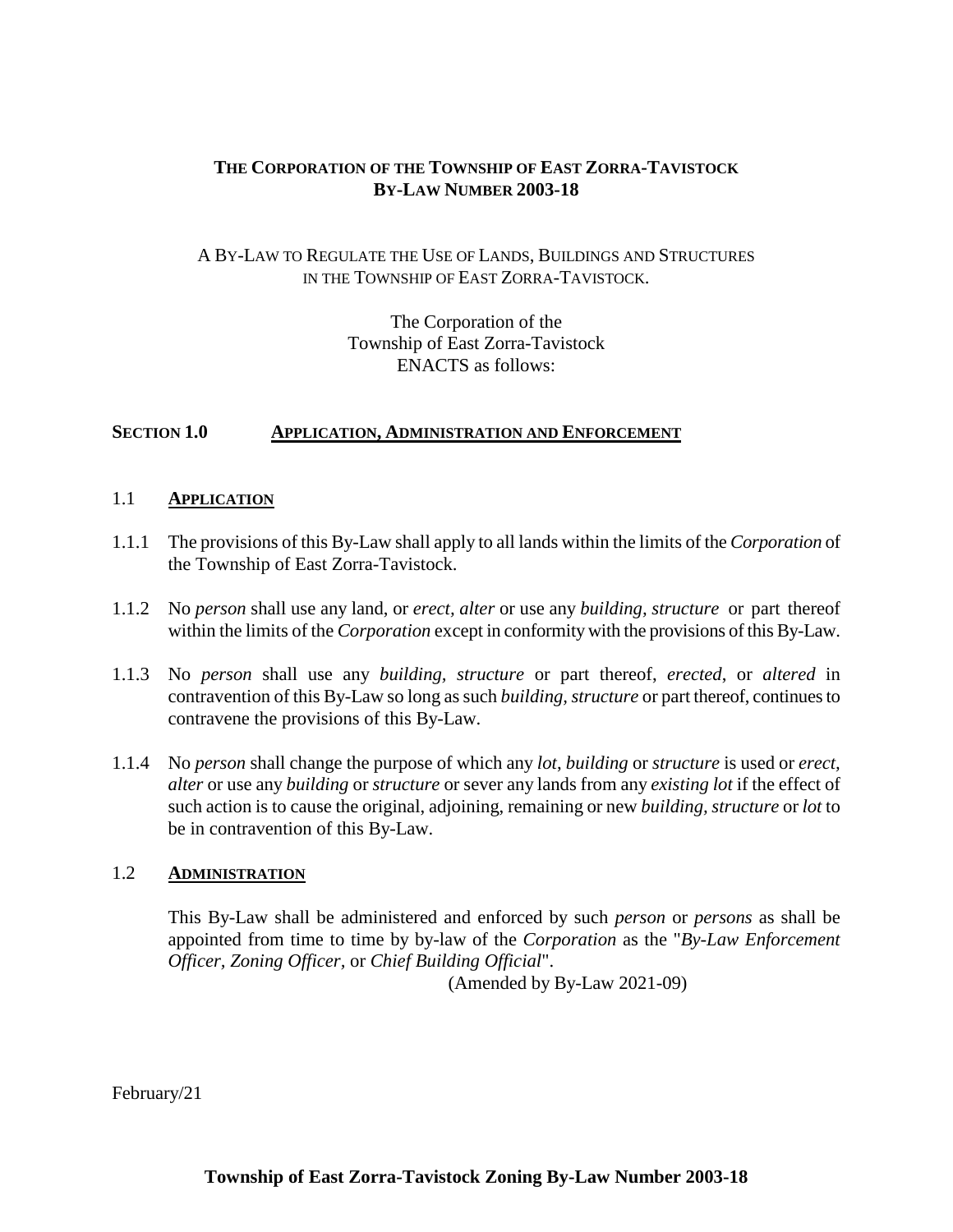#### **SECTION 1.0 APPLICATION, ADMINISTRATION AND ENFORCEMENT Page 1-2**

### 1.3 **INSPECTION**

The *By-Law Enforcement Officer, Zoning Officer,* or *Chief Building Official*, or an officer or employee of the *Corporation* acting under the direction of *Council* may enter upon any property or premises at any reasonable time for the purpose of administering or enforcing this By-Law.

(Amended by By-Law 2021-09)

### 1.4 **APPLICATION FOR PERMITS**

- 1.4.1 In addition to all the requirements of the *Corporation*'s Building By-Law, or any other by-law of the *Corporation*, every application for a building permit shall be accompanied by a plan in duplicate, (a copy of which shall be retained by the *Corporation*), drawn to scale and showing the following:
- 1.4.1.1 The true dimensions of the *lot* to be built upon or otherwise used.
- 1.4.1.2 The proposed location, *height* and dimensions of any *building, structure* or *use* proposed for such *lot*.
- 1.4.1.3 The proposed location and dimensions of any *yards*, *setback*, *landscaped open space*, off-street parking spaces or off-street loading facilities required by this By-law.
- 1.4.1.4 The location of all *existing buildings* or *structures* on the *lot* shown on the plan.
- 1.4.1.5 A statement signed by the owner, indicating the exact use proposed for each aforesaid *building, structure*, or *use*, and giving all information necessary to determine if such proposed or *existing building, structure* or *use* conforms with the requirements of this By-Law.
- 1.4.2 In addition to the requirements of Subsection 1.4.1, information for the application of the *Minimum Distance Separation Formula I (MDS I)* shall be required in accordance with the provisions of those zones set out in this By-Law, unless specifically exempted. This information shall include surveyed distances by an Ontario Land Surveyor for all required MDS I *setbacks*, where required by the *Chief Building Official*.

(Amended by By-Law 2007-30)

1.4.3 In addition to the requirements of Subsection 1.4.1, an application for a building permit for a *building* to house livestock and poultry and/or for a manure storage facility, shall include information required for the application of the *Minimum Distance Separation Formula II (MDS II)*. An application for a building permit for a *building* to house livestock and poultry and/or for a manure storage facility shall require surveyed distances by an Ontario Land Surveyor where such distances are within **60 m** (196.85 ft) of the required distance. All applications for minor variances to MDS II shall require surveyed distances by an Ontario Land Surveyor.

February/21